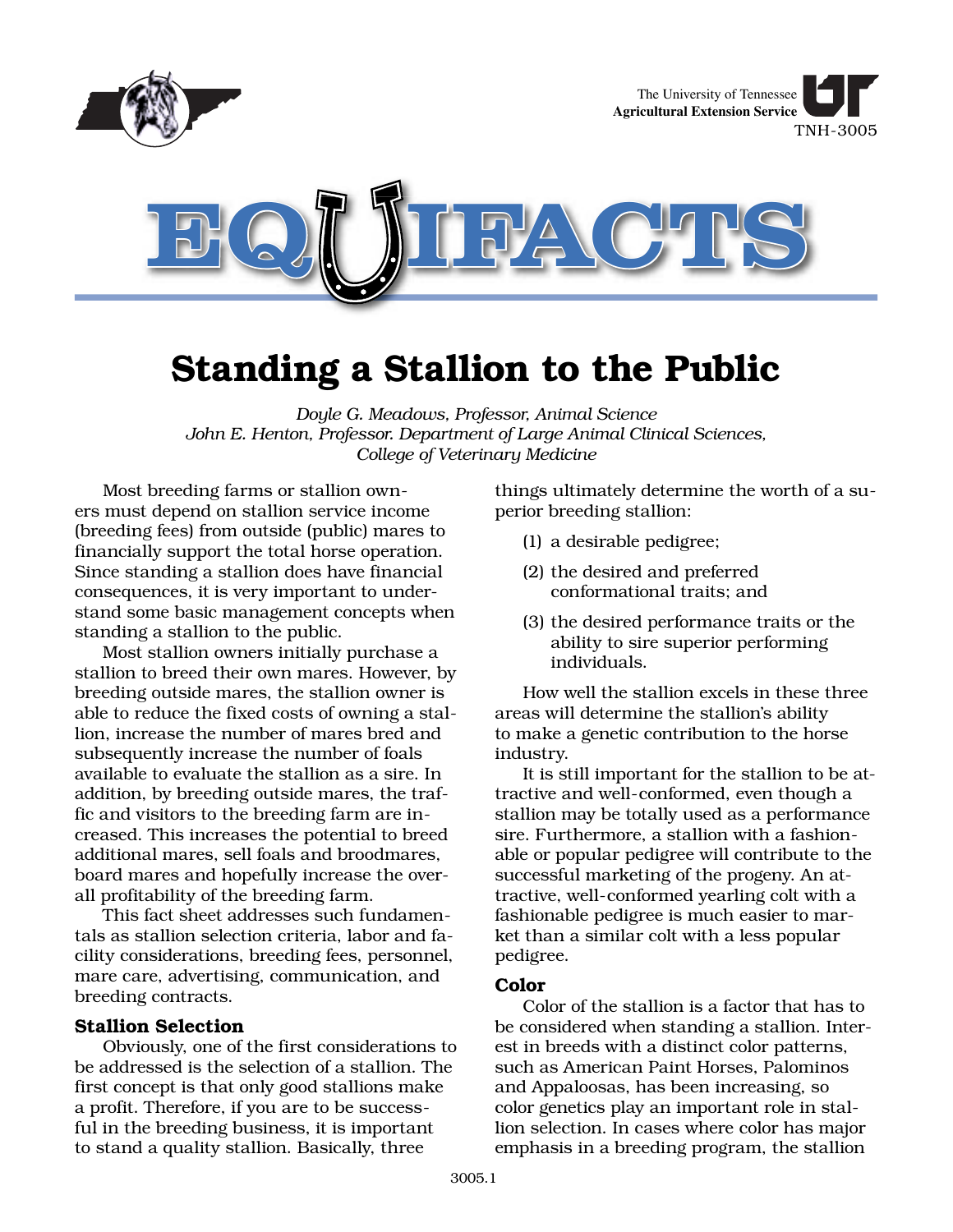owner must thoroughly research available information and market considerations of both acceptable and non-acceptable color patterns of the respective breeds.

In most breeds, there are color biases within all the acceptable colors in the breed. It would be in the best interest of the stallion owner to know those biases and select the stallion accordingly. However, it should be pointed out that in most non-color oriented breeds, color is of secondary concern to superior genetics, conformation and performance factors. Breeding for color is sometimes trendy and long term breeding commitments to color alone may be risky.

# **Breeding Fee**

A major consideration that a stallion owner must determine is the stallion service or breeding fee. Two philosophies exist relative to this matter. First, a stallion owner may limit the number of outside mares with a high breeding fee. Many stallion owners think this is advisable because of the marketing advantages of a smaller number of foals. Additionally, the quality of the mares bred to stallions with higher breeding fees is generally superior, resulting in an exceptional foal crop.

However, many horse breeding farms have been successful breeding a larger number of mares at a lower breeding fee. Typically, the quality of offspring may be reduced, but breeding income is increased. The stallion owner ultimately has to make the decision based on the breeding income needed to support the horse farm and on realistic expectations of the stallion in future breeding seasons.

#### **Location**

The perception of stallion quality and acceptability is often determined by where the stallion is standing at stud. The horse breeding business is not always a science. Many mare owners make breeding decisions based on unrealistic perceptions. A good example of this situation is breeding to a Thoroughbred stallion. Many Tennessee mare owners will breed to a Kentucky Thoroughbred stallion instead of a Tennessee stallion. In doing so, they will pay substantially higher breeding fees, along with higher mare care and veterinary expenses for no other reason than the stallion was in Kentucky. Although the increased

costs may not be justified, the situation continues to exist.

Another consideration is that the stallion must be compatible with the locale. This has several implications. Generally speaking, the stallion offered to the public should be of the same breed as the mare population in the area. For example, it would be more difficult to stand an Arabian stallion for a profit in an area dominated by Quarter Horse mares than a Quarter Horse stallion. Conversely, the same would be true.

#### **Facilities**

It is imperative to maintain an attractive, clean, well-maintained breeding farm. Mare owners are more likely to take their mares to a clean, well-maintained breeding farm. It gives them a sense of security that their mares will be safe. The breeding farm should be accessible with adequate highways and roads. Visibility from major interstates and highways is advantageous but certainly not mandatory for a successful breeding farm.

When standing a stallion, the breeding farm owners must not only consider the attractiveness of a farm but also the design of the facility to accommodate a breeding program. An additional component that will affect the facility design and construction is the use of a natural or artificial breeding program. A natural breeding program may be able to complete a successful breeding season with less elaborate facilities than an artificial breeding program. However, pasture breeding a stallion will greatly reduce the amount of facilities needed. Hand mating programs may require facilities similar to those required in artificial breeding.

Artificially breeding a stallion may allow the stallion to increase the number of mares bred over natural breeding by fourfold, greatly increasing income-earning potential. However, this increased income will be offset somewhat by increased facility demand, improved and additional management skills, increased labor and generally higher veterinary costs. Artificial insemination is prohibited in some breeds; therefore, the stallion owner should take into account breed regulations when purchasing a stallion.

Regardless of the type of breeding program at a farm, labor is a primary consideration. The qualities or personal traits of a breeding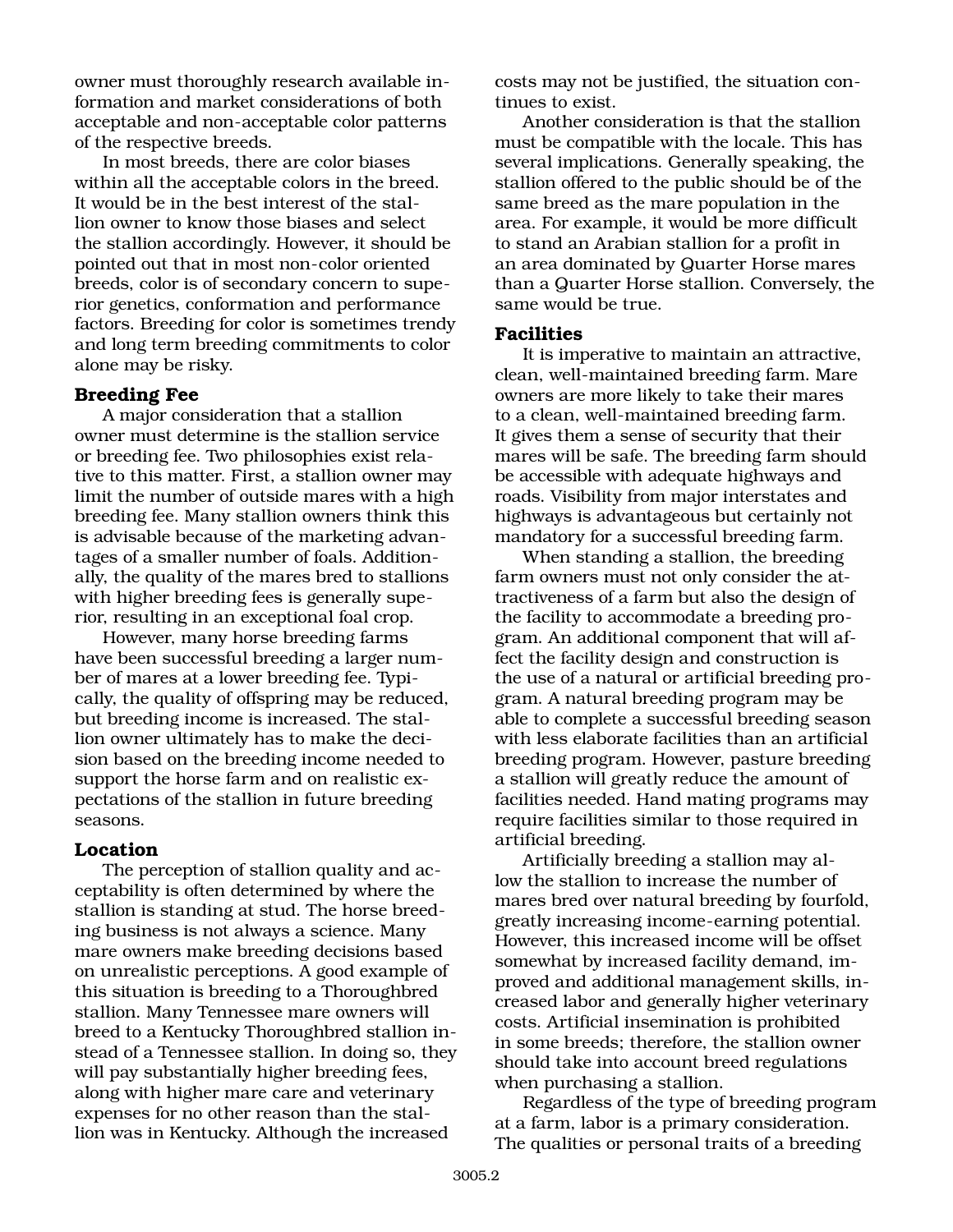farm worker are critical to a successful program. In today's competitive breeding market, image is paramount. Generally the first impression of a breeding farm may be projected through a farm laborer, not the manager or owner. The image or perception of a mare owner greatly influences stallion selection. Professional, well-trained employees who have a good understanding of business principles and horse farm knowledge can have a real impact on success or failure of a stallion. A greatly overlooked tool for success of a stallion breeding farm is farm labor and management. An Agricultural Extension Service publication PB 1410 **Farm Labor Management** will provide additional information and is available from county Agricultural Extension Service offices.

# **Mare Care**

All mares should receive top-quality care and attention. Providing low quality mare care to outside mares is a blueprint for failure in the horse breeding business. Mare owners will gladly pay for excellent mare care. However, they will not return their mare to a breeding farm that has given them poor mare management or allowed their foal to become ill.

# **Communication**

Communication is also a key to a successful breeding establishment. Breeding farms must keep the mare owners informed of the breeding progress and current status of the mare. A weekly report is an ideal way to build a lasting relationship between the breeding farm and mare owner. Additionally, an ultrasound picture of the embryo included with a weekly report is a very effective communication tool. Communication is a must to be a successful horse breeder.

# **Veterinary Services**

Veterinary services at a breeding farm can have a definite impact on conception rates and the overall health environment of the farm. A qualified equine veterinarian working hand in hand with the breeding farm managers can reduce expenses to mare owners by getting the mares in foal and returned home as quickly as possible. The degree of involvement of the veterinarian varies widely among breeding farms. Some farms have resident veterinarians who participate actively on a daily

basis. On other farms, a local veterinarian makes visits only as called.

It is extremely important that the billing party, whether it is the breeding farm or veterinarian, provide uniform billing to all mare owners for similar veterinary service. A list of fees for normal services rendered should be made available to prospective breeding farm customers. In addition, the availability of ultrasound to assist the veterinarian in ovulation and pregnancy determination may be a consideration to mare owners.

#### **Promotion**

An advertising program should be outlined well in advance of the breeding season. The availability of funds to advertise and promote a stallion is an important consideration when standing a stallion. The quality of the stallion, the breeding fee and the desired mares will in part determine the scope of an advertising campaign. Minimum promotion of a stallion should be done at least on a local basis, with regional advertisement preferable.

# **Stallion Service Contract**

Breeding farms must have a contract for breeding, commonly referred to as a "stallion service contract." The stallion owner must set a breeding fee and should not deviate from the established service fee. Many stallion owners get into trouble by making deals with friends, neighbors and other mare owners. In the long term, these deals generally cost the stallion owners friends and money, opposite of the original intention. The stallion service contract takes all the gentlemen's agreements and guess work out of the breeding program. After the stallion service contract has been signed, the stallion and mare owner know what is expected of each other, which leads to a happier situation for both parties.

There are many items that can be included in the stallion service contract. Obviously, the stallion's service fee must be included, along with the amount of the booking fee, a fee required to guarantee service to a stallion. It is also important to note when the balance of the stallion service fee must be paid. The stallion service contract should also contain fees for mare and foal care and when these fees are payable. If known, normal veterinary charges can be included in the contract.

A stallion service contract should also include health requirements of the mare. All